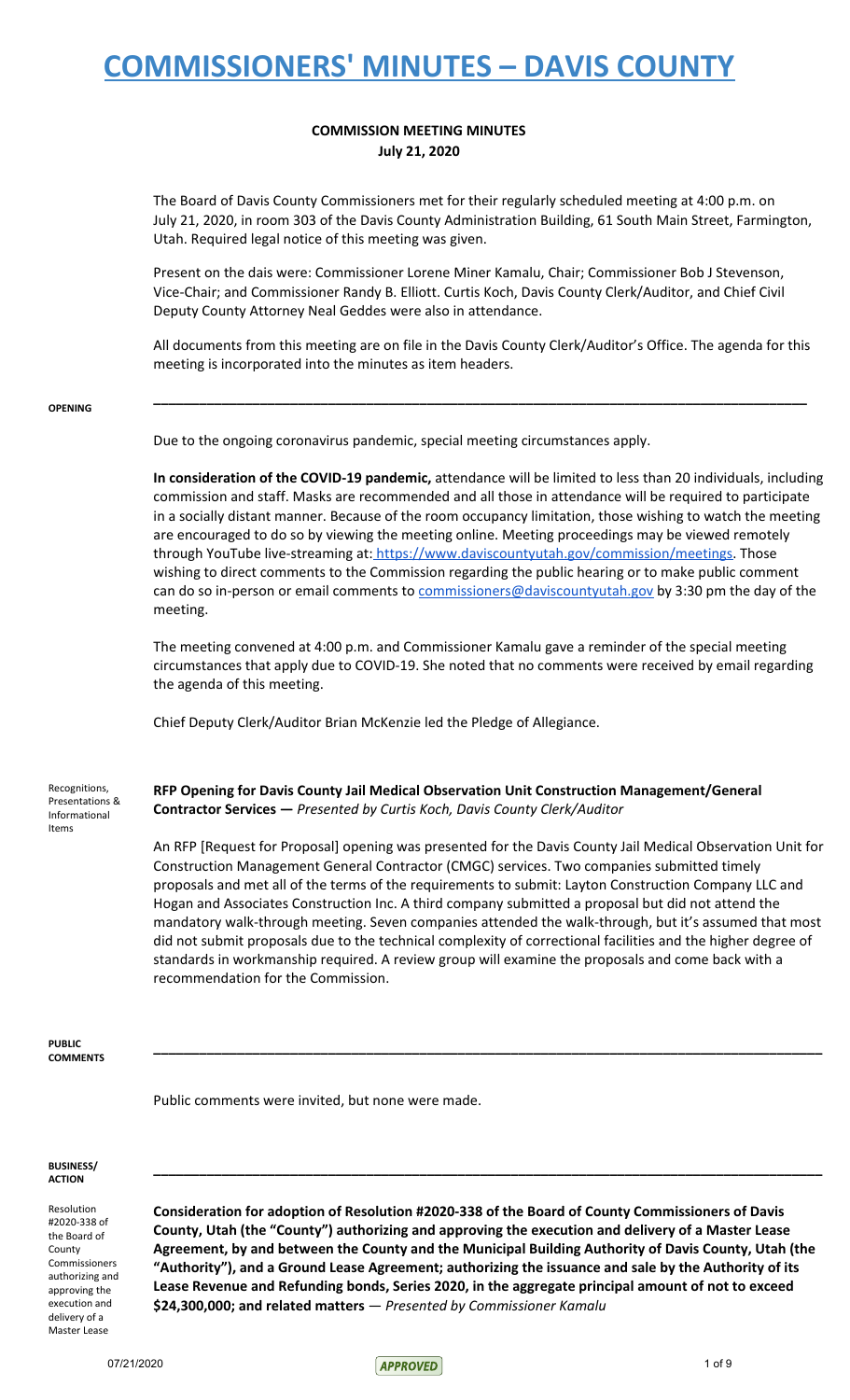Agreement, by and between the County and the Municipal Building Authority of Davis County, Utah, and a Ground Lease Agreement; authorizing the issuance and sale by the Authority of its Lease Revenue and Refunding bonds, Series 2020

Commissioners were asked to consider the adoption of a Resolution of the Board of County Commissioners of Davis County, Utah, authorizing and approving the execution and delivery of a Master Lease Agreement, by and between the County and the Municipal Building Authority of Davis County, Utah, and a Ground Lease Agreement; authorizing the issuance and sale by the Authority of its Lease Revenue and Refunding Bonds, Series 2020, in the aggregate principal amount of not to exceed \$24,300,000; and related matters.

Clerk/Auditor Curtis Koch explained that the Master Lease Agreement will envelope the [County Administration] campus. The County is refunding the bonds that funded the construction of the Davis County Administration Building and will add another \$7 million dollars to allow work on the historical Memorial Courthouse. The Master Lease Agreement has been set up between the County and the Municipal Building Authority. The process of bonding and securing bonds is moving forward, and it is hoped that those will be locked up by mid- to late-August to take advantage of historic lows in interest rates. There are opportunities for the County and it is in a good financial position to take advantage of those. It was noted that Randy Larson, the County's bond counsel with Gilmore Bell, was in attendance at the meeting. He and the Clerk/Auditor were willing to answer questions about this item or the next.

[The contract period is 07/21/2020 to 12/31/2020.] The amount is not to exceed \$24,300,000.

Motion to Adopt the Resolution of the Commission: Com. Elliott Seconded: Com. Stevenson All voted Aye

Commissioner Stevenson moved to recess out of Regular Commission Meeting and go into the Municipal Building Authority (MBA) Meeting. Commissioner Elliott seconded the motion. All voted Aye.

Resolution #2020-339 of the MBA for delivery of a Master Lease Agreement; authorizing the issuance and sale by the MBA of its Lease Revenue and Refunding bonds, Series 2020

**Resolution #2020-339 of the Municipal Building Authority of Davis County, Utah (the "Authority") authorizing and approving the execution and delivery of a Master Lease Agreement, by and between the** Authority and Davis County, Utah (the "County"); authorizing the issuance and sale by the Authority of its **Lease Revenue and Refunding bonds, Series 2020 (the "Bonds"), in the aggregate principal amount of not to exceed \$24,300,000; and related matters** — *Presented by Commissioner Kamalu*

In answer to a question about interest rates, Commissioners were informed that preliminary interest rates have been hovering just above two percent. The rate won't be known until actually going to market. At this point the projected savings is approximately \$1.6 million.

**\_\_\_\_\_\_\_\_\_\_\_\_\_\_\_\_\_\_\_\_\_\_\_\_\_\_\_\_\_\_\_\_\_\_\_\_\_\_\_\_\_\_\_\_\_\_\_\_\_\_\_\_\_\_\_\_\_\_\_\_\_\_\_\_\_\_\_\_\_\_\_\_\_\_\_\_\_\_\_\_\_\_\_\_\_\_\_**

[The contract period is 07/21/2020 to 12/31/2020. The amount is not to exceed \$24,300,000.]

**PUBLIC HEARING**

The Public Hearing was declared open, and comment was invited. No comments were made.

A motion was made to close the Public Hearing and to approve the Resolution of the Municipal Building Authority of Davis County.

> Motion: Com. Stevenson Seconded: Com. Elliott All voted Aye

Commissioner Stevenson moved to go out of the Municipal Building Authority Meeting and back into the Regular Commission Meeting. Commissioner Elliott seconded the motion. All voted Aye.

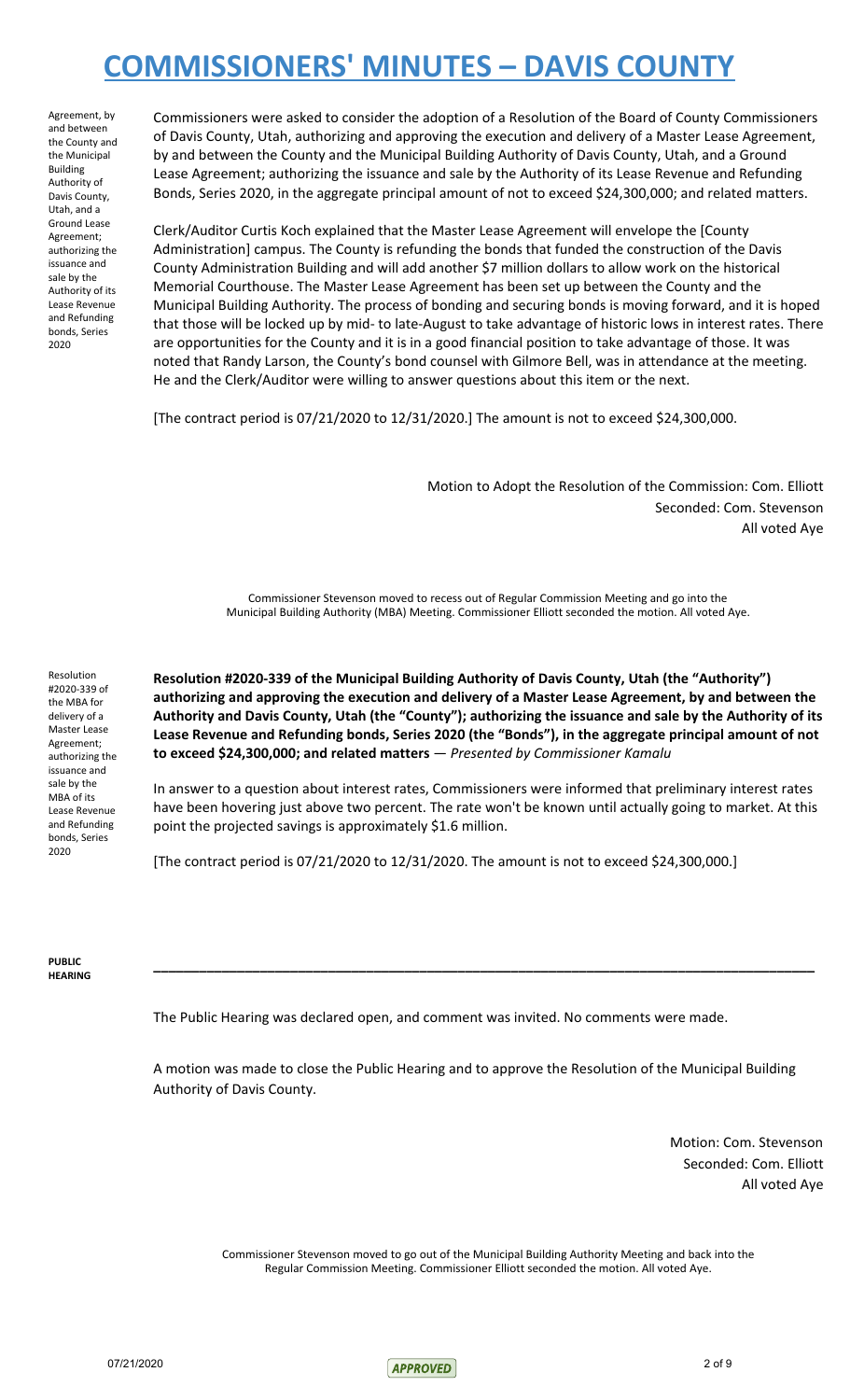Agreement #2020-340 with The Master's Touch for printing and electronic services for notices sent out by the Treasurer's **Office** 

**Agreement #2020-340 with The Master's Touch for printing and electronic services for notices sent out by the Treasurer's Office** — *Presented by Commissioner Kamalu and Davis County Treasurer Mark Altom*

An agreement with The Master's Touch was introduced. The agreement is for a new printing service contract that went through the Davis County RFP process and was awarded to The Master's Touch. The printing service contract is for property tax notice printing, for printing periodic delinquent notices as required by Utah law, and notifications to owners of properties that will be eligible to go to the next year's tax sale. The contract also provides services to send electronic tax notices to property owners who choose this option. The Master's Touch is in Spokane, Washington. Many printing options were considered within Utah, but the option for electronic tax notices could be a significant savings by eliminating postage expenses. More than half of the expense for each notice is for mail. The Master's Touch has a robust electronic notification process. Other Utah counties have been doing electronic notices with them since 2013. (In the future, the Clerk/Auditor's Office will be doing an RFP for printing services and may be able to "piggyback" for electronic notifications for valuation notices and tax notices; however, that is to be decided through the independent RFP process.) The Master's Touch not only had the electronic option but had the lowest cost of the four printers that sent RFPs, so the County is saving money from what was done in the past. Electronic notices will not be mandatory; the State of Utah made it an option a few years ago. Some counties have been creating their own systems, but this will be a very efficient way to do electronic notices as the County will not have to manage it yet will have the ability to look into the system. The contract period is 07/21/2020 to 02/15/2025. The estimated payable amount is \$16,678.98, which is based on estimated parcel counts.

Agreement #2020-341 with Davis Technical College for distribution of CARES Act funds to mitigate effects of public health emergencies due to COVID-19

*Presented by Commissioner Kamalu*

Agreement #2020-342 with On Pitch Performing Arts (OPPA!) for 2020 season sponsorship

Amendment #2018-81-B with Richter 7 for a branding refresh for the Davis County Tourism and Events Dept.

**Agreement #2020-342 with On Pitch Performing Arts (OPPA!) for 2020 season sponsorship** — *Presented by Commissioner Kamalu*

**Agreement #2020-341 with Davis Technical College for distribution of CARES Act (Coronavirus Aid, Relief, and Economic Security) funds to mitigate the effects of public health emergencies due to COVID-19** —

An agreement with Davis Technical College was presented for the distribution of CARES (Coronavirus Aid, Relief, and Economic Security) funds to Davis Tech to mitigate the effects of the public health emergency due to COVID-19. Davis Tech is a leader among the tech colleges in Utah, and the CARES Act money can help people whose jobs are at risk during a soft economy to receive education and skills to get through the downturns. The contract period is 07/01/2020 to 11/30/2020. The payable amount is \$475,000.

An agreement between Davis County Tourism and On Pitch Performing Arts (OPPA!), of Layton, was introduced. The agreement is for a 2020 season sponsorship. The contract period is 07/21/2020 to 12/31/2020. The payable amount is \$1,000.

**Amendment #2018-81-B with Richter 7 for outlining a branding refresh for the Davis County Tourism and Events Department** — *Presented by Commissioner Kamalu*

An amendment was introduced to a contract with Richter 7 outlining a branding refresh for the Tourism Department. The contract period is 07/21/2020 to 12/31/2020. The payable amount is \$20,000.

Approval #2020-343 of the Davis Council of Governments 2020 priority list of highway and public transit corridor preservation projects

**Approval #2020-343 of the the Davis Council of Governments (COG) 2020 priority list of highway and public transit corridor preservation projects per UCA 72-2-117.5(7)** — *Presented by Commissioner Kamalu*

Commissioners were asked to consider and approve the Davis Council of Governments (COG) 2020 priority list of highway and public transit corridor preservation projects per Utah Code Annotated §72-2-117.5(7). The process must be gone through every year for the preservation projects. All four of this year's projects are involved with the West Davis Highway, which will start next spring. The contract period is 01/01/2020 to 12/31/2020. There is no financial information with this item.

Finalization of Quitclaim Deed #2020-344

**Finalization of Quitclaim Deed #2020-344 with Falcon Hill Development LLC for parcel of surplus tax sale property Tax ID 13-077-0020** — *Presented by Commissioner Kamalu*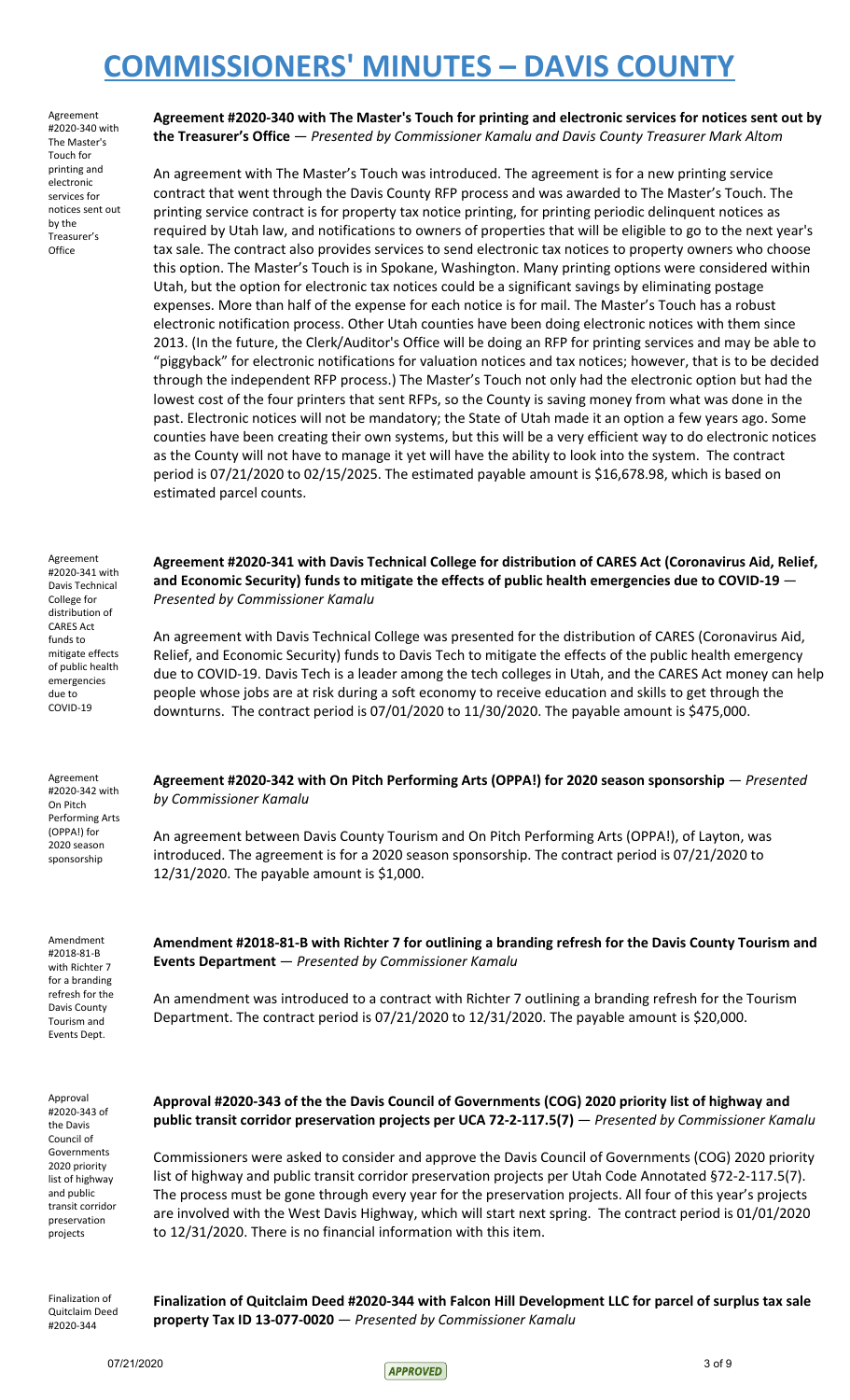with Falcon Hill Development LLC for parcel of surplus tax sale property Tax ID 13-077-0020

Subgrantee agreement #2020-345 with Family Connection Center dba Open Doors for SSBG FY20-21 funding for crisis nursery services

The finalization of a Quitclaim Deed with Falcon Hill Development LLC was presented for a parcel of surplus tax sale property with the Tax ID of 13-077-0020. This deal was put together with Davis County in 1959, on a tax sale for \$9.03. There are no beginning or ending dates associated with the item. The receivable amount is \$209.03.

**Subgrantee agreement #2020-345 with Family Connection Center dba Open Doors for Social Services Block Grant (SSBG) FY20-21 funding for crisis nursery services** — *Presented by Commissioner Kamalu*

A subgrantee agreement with the Family Connection Center, doing business as Open Doors, was presented. The agreement is for Social Services Block Grant (SSBG) Fiscal Year 20-21 funding for crisis nursery services. Gratitude was expressed for the County's partnership with Open Doors, particularly through the pandemic. Commissioners learned, in an Emergency Operations Committee policy meeting, that individuals have been at Open Doors almost every week now that they're helping those who have either tested positive, or need to isolate or quarantine if someone in the family or household is tested, and they do not have a place to go. The contract period is 07/01/2020 to 06/30/2021. The payable amount is \$30,000.

Subgrantee agreement #2020-346 with PARC Community Partnership Foundation for SSBG FY20-21 for funding vocational case management services

Agreement #2020-347 with Utah Dept. of Human Services, Div. of Aging and Adult Services for Medicaid Aging Waiver pass-through stating general provisions, etc.

**Grant (SSBG) FY20-21 funding for vocational case management services** — *Presented by Commissioner Kamalu*

**Subgrantee agreement #2020-346 with PARC Community Partnership Foundation for Social Services Block**

A subgrantee agreement with Pioneer Adult Rehabilitation Center (PARC) Community Partnership Foundation was presented. PARC helps local citizens who have various disabilities gain the skills they need to be employed and productive. The agreement is for Social Services Block Grant (SSBG) Fiscal Year 20-21 funding for vocational case management services. The contract period is 07/01/2020 to 06/30/2021. The payable amount is \$45,000.

**Agreement #2020-347 with the Utah Dept. of Human Services, Div. of Aging and Adult Services, for Medicaid Aging Waiver pass-through stating general provisions, client related requirements, performance measurement and monitoring, payment terms and billing, applicable laws and requirements, recordkeeping, reporting requirements and indemnification** — *Presented by Commissioner Kamalu*

An agreement with the Utah Department of Human Services, Division of Aging and Adult Services, was introduced. The agreement is the Medicaid Aging Waiver pass-through stating general provisions, client-related requirements, performance measurement and monitoring, payment terms and billing, applicable laws and requirements, recordkeeping, reporting requirements and indemnification. The contract period is 07/01/2020 to 06/30/2025. It is a pass-through and there is no financial information.

Summary List #2020-348 of Legacy Events Center space rental agreements, July 13, 2020

**Summary List #2020-348 of Legacy Events Center space rental agreements, July 13, 2020** — *Presented by Commissioner Kamalu*

A summary list of Legacy Events Center space rental agreements was presented. The list, dated July 13, 2020, includes 13 agreements with multiple contracting entities. The contract periods range from 05/30/2020 to 07/09/2020. The total receivable amount is \$2,530.67.

Summary List #2020-349 of Legacy Events Center space rental agreements, July 14, 2020

**Summary List #2020-349 of Legacy Events Center space rental agreements, July 14, 2020** — *Presented by Commissioner Kamalu*

A summary list of Legacy Event Center space rental agreements, dated July 14, 2020, was introduced. The list includes 11 agreements with multiple contracting entities. The contract periods range from 06/18/2020 to 04/28/2021. The total receivable amount is \$4,978.26.

Summary List #2020-350 of Legacy Events Center space rental agreements,

**Summary List #2020-350 of Legacy Events Center space rental agreements, July 15, 2020** — *Presented by Commissioner Kamalu*

07/21/2020 4 of 9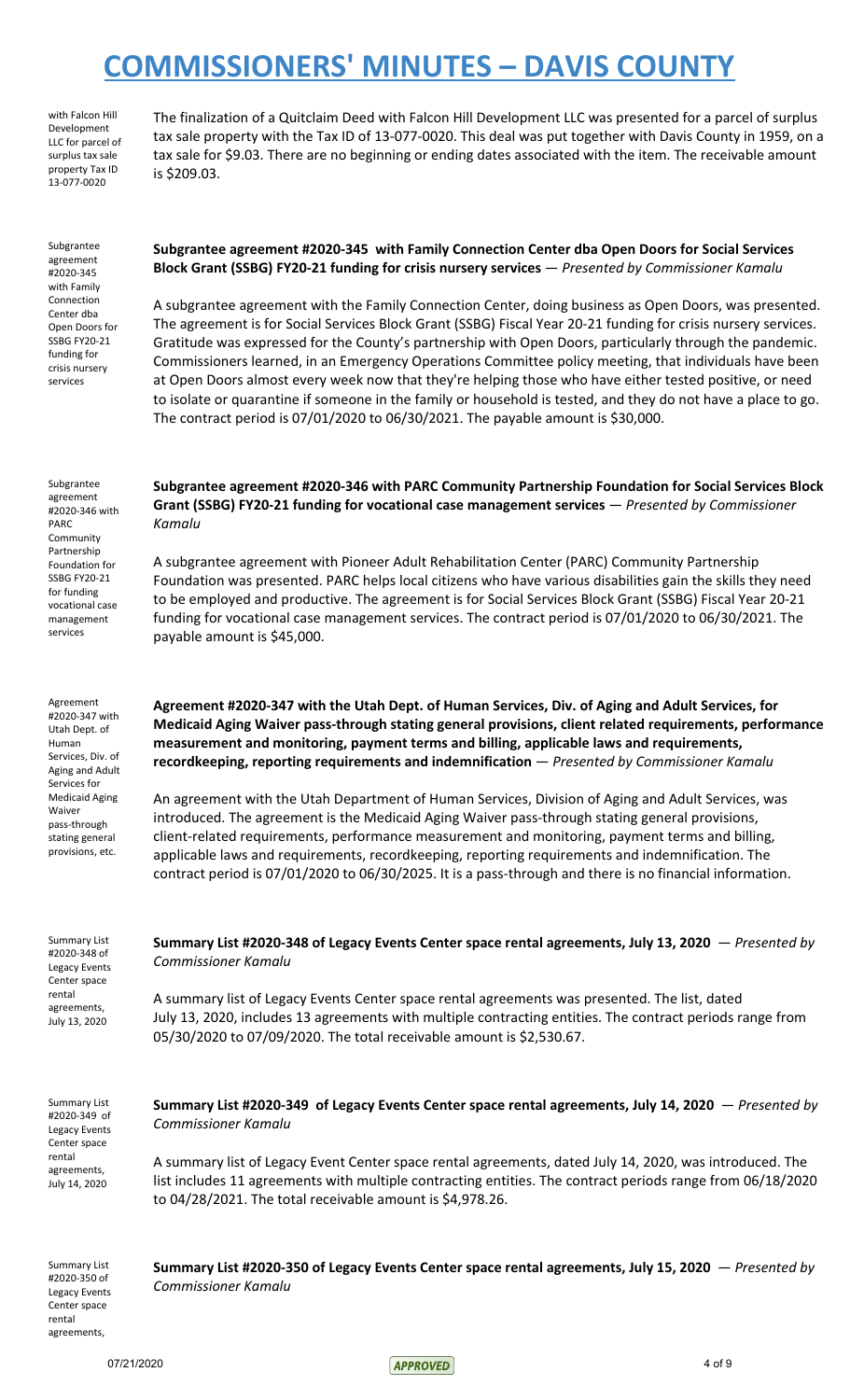July 15, 2020 A third summary list of Legacy Events Center space rental agreements was presented. Dated July 15, 2020, the list includes five agreements with multiple entities. The contract periods range from 06/19/2020 to 07/18/2020. The total receivable amount is \$1,022.36.

Agreement #2020-351 with USA Wrestling Utah for Intermountain Warriors Challenge Regional Wrestling Tournament

Agreement #2020-352 with Rocky Mountain Asphalt Rejuvenation for parking lot preventative maintenance

Temporary Lease Agreement #2020-353 with 3482, Inc. for use of South Davis Branch Library premises for motion picture production

### **Agreement #2020-351 with USA Wrestling Utah for the Intermountain Warriors Challenge Regional Wrestling Tournament to be held at the Legacy Events Center** — *Presented by Commissioner Kamalu*

An agreement with USA Wrestling Utah was presented for the Intermountain Warriors Challenge Regional Wrestling Tournament. The tournament was previously held in Idaho and will now be held in Davis County. The event will bring in 800 kids from Idaho, Nevada, and Montana to compete, as well as Utah kids. The contract period is 03/10/2021 to 03/13/2021. The receivable amount is \$4,341.65.

**Agreement #2020-352 with Rocky Mountain Asphalt Rejuvenation for parking lot preventative maintenance at the Central Davis Senior Center** — *Presented by Commissioner Kamalu*

An agreement with Rocky Mountain Asphalt Rejuvenation was presented for preventative maintenance of the parking lot at the Central Davis Senior Center. No contract period was given. The payable amount is \$4,407.87.

**Temporary Lease Agreement #2020-353 with 3482, Inc. for use of South Davis Branch Library premises for motion picture production** — *Presented by Commissioner Kamalu*

A temporary lease agreement with 3482, Incorporated was introduced. The agreement is for on-location filming at the [South Branch] Library for a Hallmark movie. The Library and the Community and Economic Development Department took part in negotiations, and the County's Facilities Management department will help as needed during the filming. Proceeds that come to the County will be given to that particular branch, in Bountiful, for improvements to the library. Patrons who normally go to that library will be notified in advance that there will be a short time when they will go to a different library if they have a need of in-person library services on that particular day. The contract period is 07/22/2020 to 07/27/2020. The receivable amount is \$8,500.

Change Order #2020-115-B with Rocmont Industrial Corporation for Memorial Courthouse and Campus Hazardous Material Abatement Project

**Change Order #2020-115-B with Rocmont Industrial Corporation for additional wall system installed on hazardous flooring material that needs to be removed on the Memorial Courthouse and Campus Hazardous Material Abatement Project** — *Presented by Commissioner Kamalu*

A Change Order with Rocmont Industrial Corporation was presented for an additional wall system installed on hazardous flooring material that needs to be removed on the Memorial Courthouse and the Campus Hazardous Material Abatement Project. No contract period was given. The payable amount is \$8,700.

Ratification of Agreement #2020-354 with Priority Dispatch for software

**Ratification of Agreement #2020-354 with Priority Dispatch for software allowing dispatchers to prioritize emergency calls** — *Presented by Commissioner Kamalu*

Commissioners were asked to ratify an agreement with Priority Dispatch for software that allows dispatchers to prioritize emergency calls. The contract period is 12/01/2020 to 11/30/2023. The payable amount is \$7,200 per year.

Amendment #2019-465-A **Amendment #2019-465-A with Fruit Heights City to extend law enforcement services for one year** — *Presented by Commissioner Kamalu*

An amendment to a contract with Fruit Heights City, for law enforcement services, was presented to extend the terms set forth in the previous agreement for one more year. The contract period is 07/01/2020 to 06/30/2021. The receivable amount is \$197,100.

 $07/21/2020$  5 of 9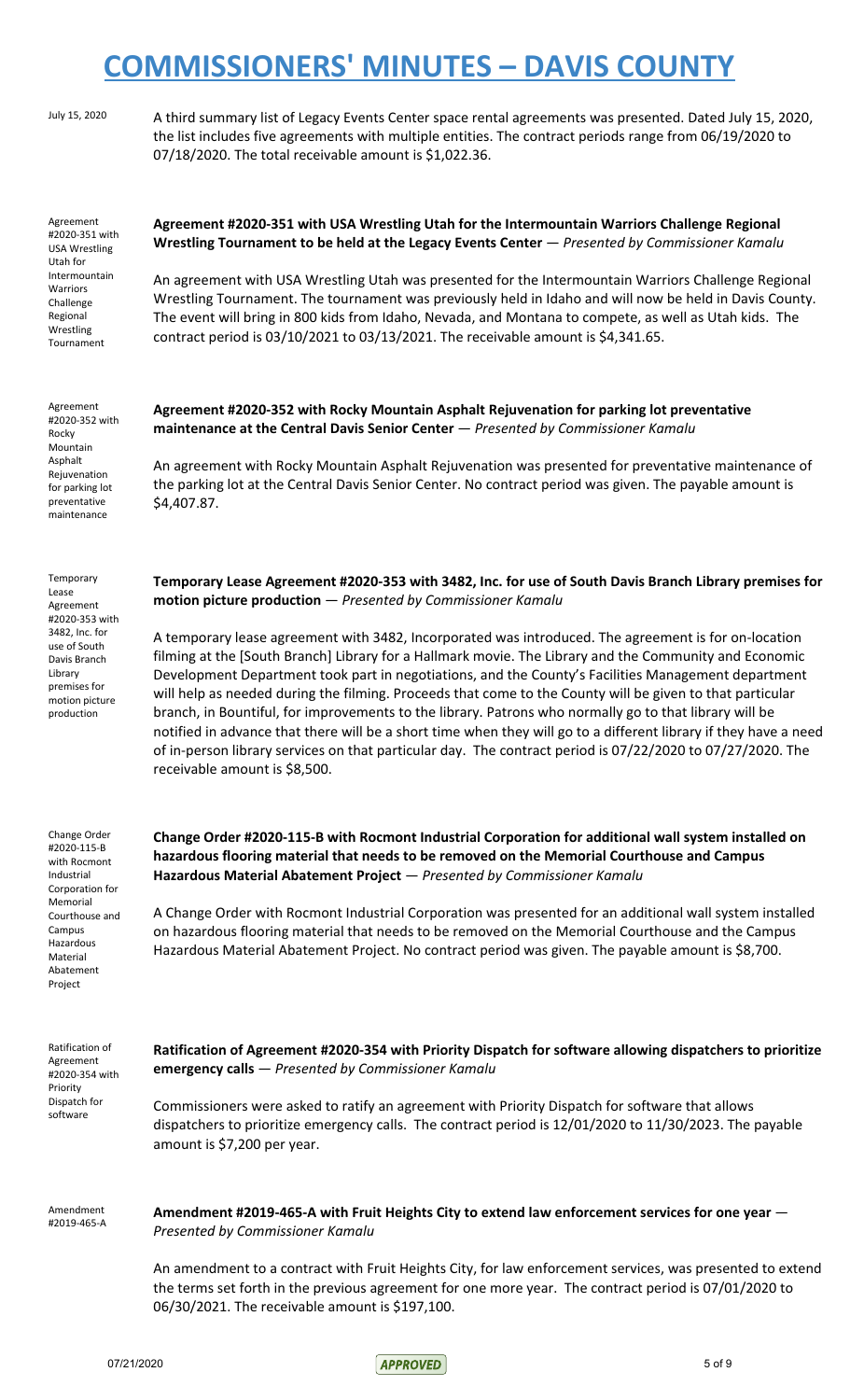| <b>Training</b><br>Reimbursement<br>Agreement<br>#2020-355 with<br>Jacqueline<br>Nicole Chlarson | Training Reimbursement Agreement #2020-355 with Jacqueline Nicole Chlarson for special functions and<br>basic corrections academy, plus wages and benefits - Presented by Commissioner Kamalu                                                                              |
|--------------------------------------------------------------------------------------------------|----------------------------------------------------------------------------------------------------------------------------------------------------------------------------------------------------------------------------------------------------------------------------|
|                                                                                                  | A training reimbursement agreement with Jacqueline Nicole Chlarson was presented. The agreement is for<br>special functions and basic corrections academy, plus wages and benefits. The contract period is<br>07/28/2020 to 07/28/2022. The receivable amount is \$13,598. |
| <b>Training</b><br>Reimbursement<br>Agreement<br>#2020-356 with<br><b>Wade Gregory</b><br>French | Training Reimbursement Agreement #2020-356 with Wade Gregory French for benefits, wages and<br>training costs for Special Functions and Basic Corrections - Presented by Commissioner Kamalu                                                                               |
|                                                                                                  | A training reimbursement agreement with Wade Gregory French was presented for benefits, wages and<br>training costs for special functions and basic corrections training. The contract period is 06/26/2020 to<br>06/26/2022. The receivable amount is \$13,518.           |
| <b>Training</b><br>Reimbursement<br>Agreement<br>#2020-357 with<br>Jacob Burton<br>Smith         | Training Reimbursement Agreement #2020-357 with Jacob Burton Smith for special functions and basic<br>corrections academy, wages and benefits - Presented by Commissioner Kamalu                                                                                           |
|                                                                                                  | A training reimbursement agreement with Jacob Burton Smith was presented. The agreement is for special<br>functions and basic corrections academy, wages and benefits. The contract period is 07/21/2020 to<br>07/21/2022. The receivable amount is \$13,518.              |

Motion to Approve Remaining Business and Action Items: Com. Elliott Seconded: Com. Stevenson All voted Aye

Commissioner Elliott motioned to recess to the Board of Canvass. Commissioner Stevenson seconded the motion. All voted Aye.

Approval of the 2020 Primary Election Canvass

#### **Approval of the 2020 Primary Election Canvass** — *Presented by Chief Deputy Clerk/Auditor Brian McKenzie*

Chief Deputy Clerk/Auditor Brian McKenzie expressed his appreciation to Lori Schiess and Shelly Jackson, who accompanied him to the Commission Meeting and play critical roles in the County's Elections division. Lori heads up by-mail ballot processing and manages the temporary staff, including the recruiting and supervision of that process. Shelly is key in helping manage voter registration and the front office of the Clerk's office as well as ballot programming and tabulation. Gratitude was expressed for everyone involved in the election, from the other great members of the team who are dedicated professionals in this field to other departments. The Legacy Events Center Team was recognized for going above and beyond to make accommodations for the effort to conduct the County's first-ever drive-through voting, and the Sheriff's Department for providing security and traffic control.

Commissioners were presented with reports of the canvass and an audit that was conducted of the election as required by State statute and executive orders. *See Attachments A1-A8.*

In the audit, 580 ballots were selected by the Lieutenant Governor's office to be reviewed and hand-counted to verify that the tabulation matched the electronic tabulation. In addition, 582 ballots were reviewed for signature affidavits as an additional check to verify that they were matches to the voters' signatures. During that audit, there were no discrepancies identified and all results matched what was electronically tabulated. The audit was conducted beginning on July 2 and finished up on July 6.

There were 71,327 ballots cast, which is 43.93 percent of the eligible voters that were able to participate in this election. Eligible voters included the County's registered voters affiliated Republican, those that were affiliated as Unaffiliated, and those affiliated with the Democratic Party in the First Congressional District. Other voters were not included in these totals because they were not eligible to participate in this election.

The number of votes for each candidate was read from the Summary Results Report for the 2020 Primary Election (see Attachments A4-A6).

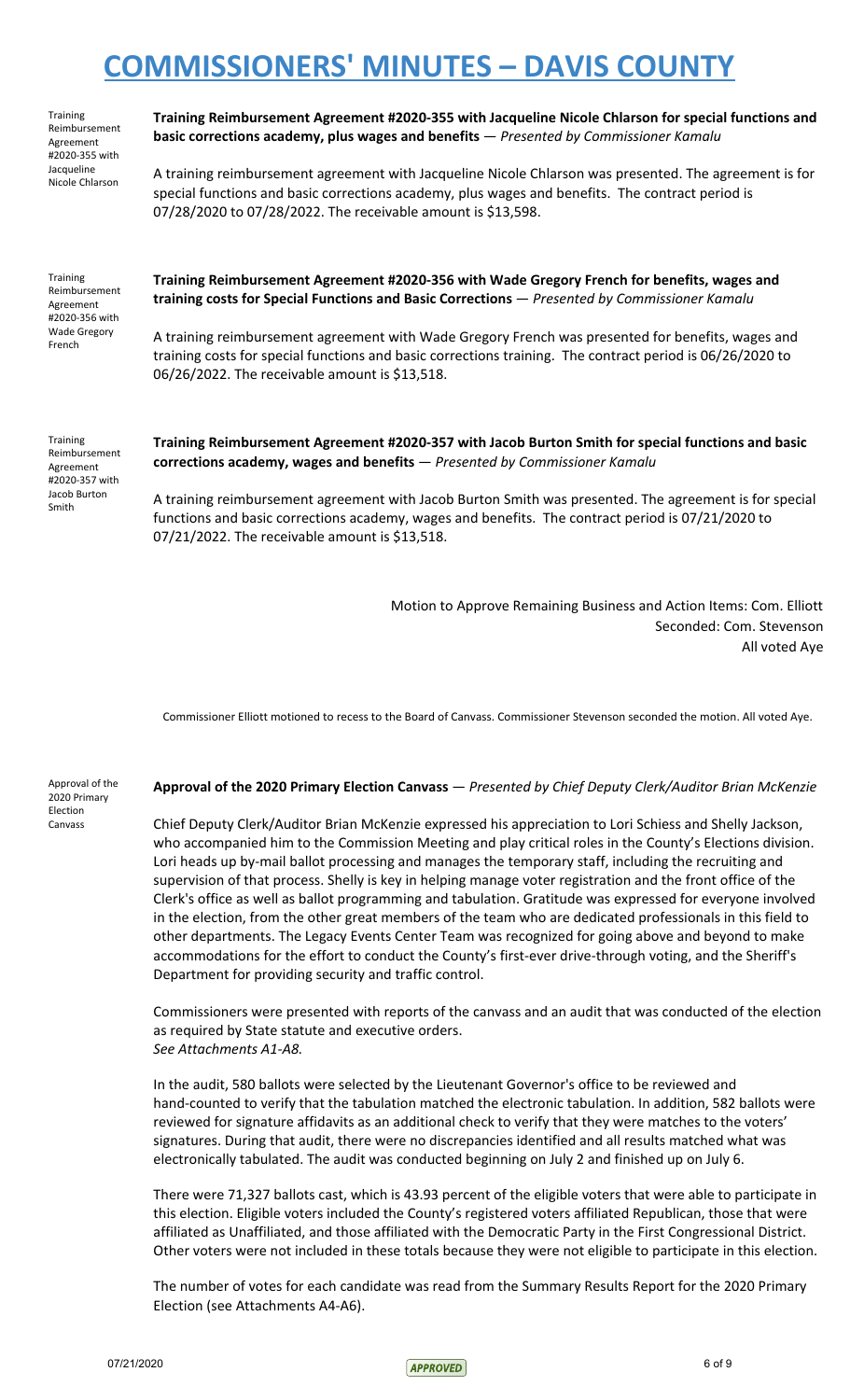An explanation was given of the report document listing the total number of ballots not counted with the reasons identified. There were 849 by-mail ballots not counted and 25 provisional ballots not counted, for a total of 874 ballots that were not counted for various reasons including lack of identification, signatures not matching, or too late. Ballots not counted because the voter is deceased include situations such as a voter returning the ballot but passing away by the time it gets to the County, at which point their record gets removed from the voter database prior to that ballot being counted, or a family member returning the unsigned envelope with a written note on the envelope that the voter is deceased. Because it was received back the County can't count it but must account for it. "Not Timely" ballots were those postmarked after Election Day. "No Proof of Identity" could be caused by one of two scenarios – some of those could be provisional voters, who are required to provide identity and proof of residency, others would be first-time registered voters who are required to show ID when voting by mail their first time. The County provides a notification with their ballot that ID is required; if they do not send it back the County tries to correct that with notification of the voter. Ultimately, these voters did not correct that proof of residency. In the State of Utah, there is a very extensive list of what you can use for proof of identity and residency. A utility bill is the most common, but it could be a rental agreement, a pay stub from your employer, or any number of things that have your name and address on it. Regarding a person who had already voted, one possible scenario is that the County sent them a ballot and they changed their party and qualified for another ballot, so two ballots were sent out to that voter and they sent both of them back when they should only send one; clearly, the County can't count that. Another scenario is they've voted in one primary election for one party and then showed up at the polling location and wanted to vote for the other party. They are allowed to vote, but only one ballot can be counted.

Commissioners commented that the Davis County Elections team is very highly respected all over the State and this year, particularly, was a good example of why. The team's ability to promote people registering, giving everyone that opportunity to vote and to have all the votes that are cast according to the rules be counted, and to do so during a pandemic with an interesting accommodation with the drive-through and drop-off was fascinating to watch. It was well done and with cooperation of other departments. It was noted that an article in the Davis Clipper about the election was an accurate and good showcase for citizens to be able to trust the elections in this County.

A motion was made to approve the Board of Canvass, and to accept the results as presented and declare nominated those candidates within our jurisdiction.

> Motion: Com. Stevenson Seconded: Com. Elliott All voted Aye

Commissioner Elliott moved to recess to the Board of Equalization. Commissioner Stevenson seconded the motion. All voted Aye.

**\_\_\_\_\_\_\_\_\_\_\_\_\_\_\_\_\_\_\_\_\_\_\_\_\_\_\_\_\_\_\_\_\_\_\_\_\_\_\_\_\_\_\_\_\_\_\_\_\_\_\_\_\_\_\_\_\_\_\_\_\_\_\_\_\_\_\_\_\_\_\_\_\_\_\_\_\_\_\_\_\_\_\_\_\_\_\_\_**

**BOARD OF EQUALIZATION**

Property Tax Register

Property Tax Register matters were presented by Curtis Koch, Davis County Clerk/Auditor, as follows:

#### **Auditor's Adjustments**

- A report for Greenbelt Appeals that are recommended to be approved, totaling \$21,046.09
- Two Veteran Tax Exemption Abatements for the year 2019
- **Assessor's Adjustments**
- Personal Property Penalty Waivers, applications with recommendation for approval, of \$680.75.

Motion to Approve: Com. Elliott Seconded: Com. Stevenson All voted Aye

Commissioner Elliott moved to reconvene the Commission Meeting. Commissioner Stevenson seconded the motion. All voted Aye.

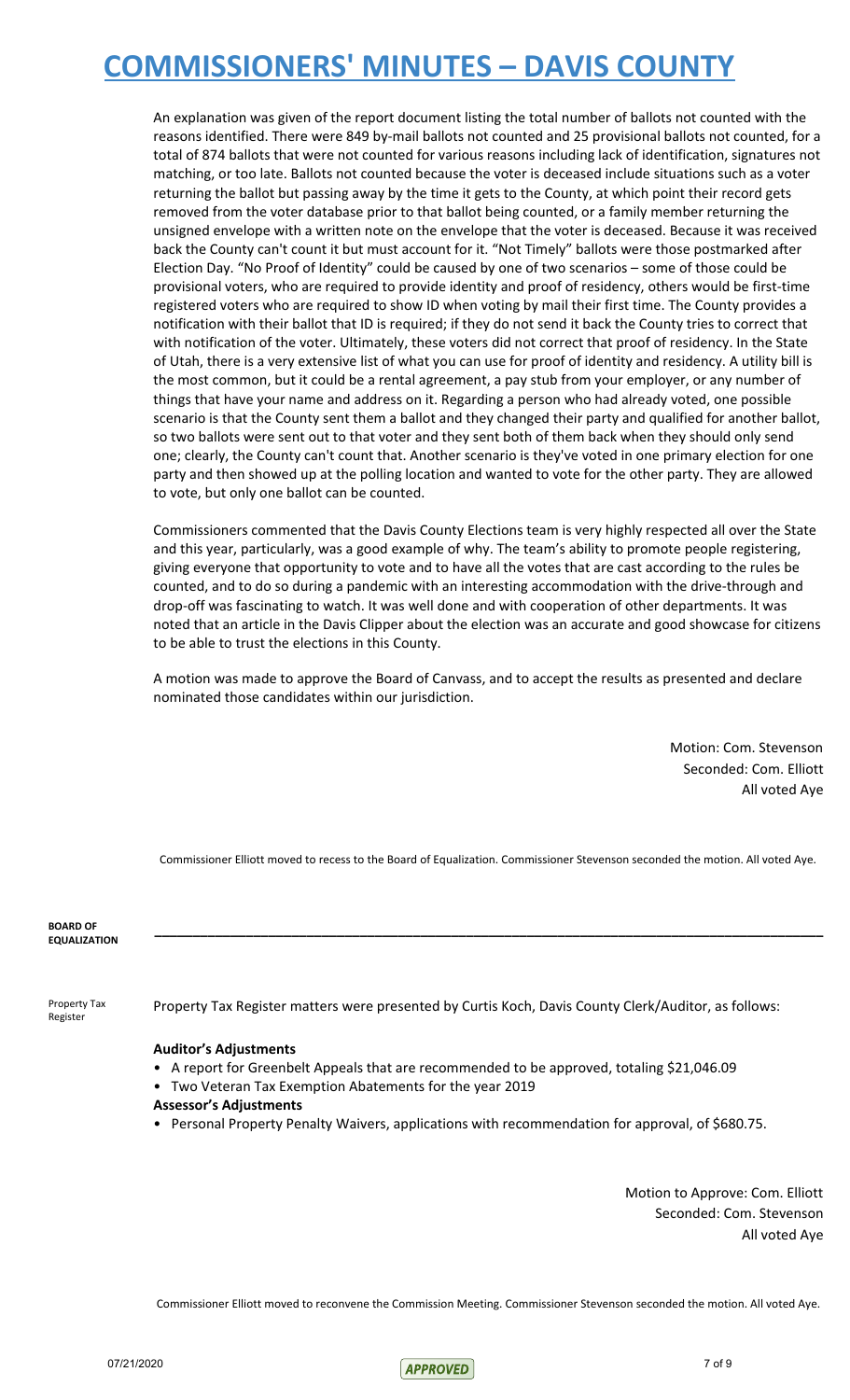**CONSENT ITEMS \_\_\_\_\_\_\_\_\_\_\_\_\_\_\_\_\_\_\_\_\_\_\_\_\_\_\_\_\_\_\_\_\_\_\_\_\_\_\_\_\_\_\_\_\_\_\_\_\_\_\_\_\_\_\_\_\_\_\_\_\_\_\_\_\_\_\_\_\_\_\_\_\_\_\_\_\_\_\_\_\_\_\_\_\_\_\_\_** Check Registers **Check Registers** Check Registers were approved. Motion to Approve: Com. Stevenson Seconded: Com. Elliott All voted Aye Indigent Hardship Abatement Register **Indigent Hardship Register** A motion was made to hold a hearing for the Indigent Abatement Registers, for those who are seeking abatements. Motion to Approve: Com. Elliott Seconded: Com. Stevenson All voted Aye Commission Meeting Minutes **Meeting Minutes** Meeting Minutes for June 16, 2020, June 23, 2020, and June 30, 2020, were presented for approval. Motion to Approve: Com. Stevenson Seconded: Com. Elliott All voted Aye **COMMISSION COMMENTS \_\_\_\_\_\_\_\_\_\_\_\_\_\_\_\_\_\_\_\_\_\_\_\_\_\_\_\_\_\_\_\_\_\_\_\_\_\_\_\_\_\_\_\_\_\_\_\_\_\_\_\_\_\_\_\_\_\_\_\_\_\_\_\_\_\_\_\_\_\_\_\_\_\_\_\_\_\_\_\_\_\_\_\_\_\_\_\_ Commissioner Elliott** again thanked Brian McKenzie and his team. Brian is very passionate about elections, and he and his team have been diligently working hard through technology transitions. The County has gone from one system to a new system, and they've been able to roll out elections smoothly and get results out in a timely manner.

> **Commissioner Stevenson** echoed Commissioner Elliot's appreciation for the Elections team. He hopes that, after getting through this fall, the County won't have to deal with elections in the way it did this year ever again.

**Commissioner Kamalu** said she has toured the area where mail-in ballots come in and watched them be processed. She appreciates that the County invites people to come and see for themselves as it is a confidence-boosting experience to see how careful that process is.

Commissioner Kamalu said Commissioners were asked a question at the end of the press conference held on Friday, July 17, 2020, regarding the Davis County Health Directive that started that day and continues for the next few weeks. She wanted to more succinctly answer, in Commission Meeting, why Davis County has not yet mandated masks or cloth face coverings. The reasons come from the [COVID-19] Policy Team, the Commissioners, the County Health Officer, and the mayors and managers from the 15 cities in the County. The entire group has been working throughout the pandemic, and will continue to work together, for the benefit of County citizens. Five reasons for not issuing a mask mandate are:

1. Each Health District is unique. Davis County's COVID-19 data and level of tourism is not the same as the three jurisdictions that have mandated it so far.

2. We are following our own data very closely and are very hopeful that Friday's directive will be taken seriously by individuals, families, and businesses.

3. Businesses have been stepping up in their mask requirements. It's appreciated that stores – the big box retailers and locally-owned establishments throughout Davis County –are striving to make their business environments low-risk for customers and employees, and that absolutely helps with consumer confidence.